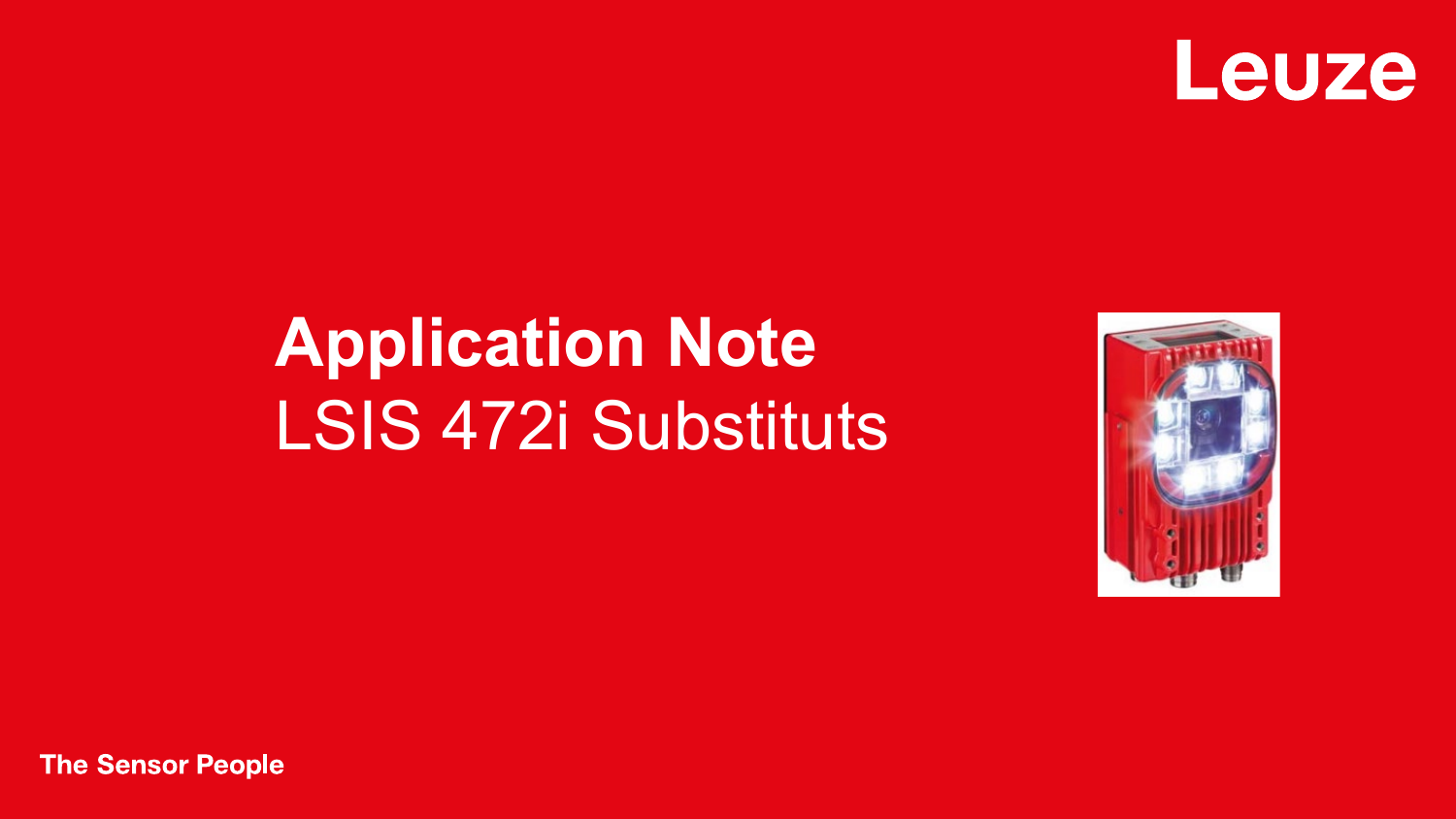# **Find the correct replacement**



| <b>Article</b><br>number | <b>Name</b>                      | <b>Successor</b><br><b>Product</b> | <b>Article</b><br>number                                             | <b>Name</b>                                                                                                                                                                      | <b>Information</b>                           |
|--------------------------|----------------------------------|------------------------------------|----------------------------------------------------------------------|----------------------------------------------------------------------------------------------------------------------------------------------------------------------------------|----------------------------------------------|
|                          | <b>LSIS 472i without heating</b> | <b>IPS 200i/400i</b>               |                                                                      |                                                                                                                                                                                  |                                              |
| 50131438                 | LSIS 472i M43-13                 |                                    | 50135331<br>50137968<br>50145996<br>50142214                         | IPS 208i FIX-M3-102-I3<br>IPS 248i FIX-M3-102-I3<br>IPS 258i FIX-M3-102-I3<br>IPS 408i FIX-F2-102-I3-G                                                                           | Contact support team in case of              |
| 50128424                 | LSIS 472i M45-13                 | $\rightarrow$                      | 50142218<br>50145998<br>50142216<br>50143672<br>50146000             | IPS 448i FIX-F2-102-I3-G<br>IPS 458i FIX-F2-102-I3-G<br>IPS 408i FIX-F4-102-I3-G<br>IPS 448i FIX-F4-102-I3-G<br>IPS 458i FIX-F4-102-I3-G                                         | - Field of view<br>- Interface communication |
|                          | LSIS 472i with heating           | <b>IPS 200i/400iH</b>              |                                                                      |                                                                                                                                                                                  |                                              |
| 50131439                 | LSIS 472i M43-13-H               |                                    | 50135334<br>50137969<br>50145997                                     | IPS 208i FIX-M3-102-I3-H<br>IPS 248i FIX-M3-102-I3-H<br>IPS 258i FIX-M3-102-I3-H                                                                                                 | Contact support team in case of              |
| 50128425                 | LSIS 472i M45-13                 | →                                  | 50142215<br>50142219<br>50145999<br>50142217<br>50143673<br>50146001 | IPS 408i FIX-F2-102-I3-G-H<br>IPS 448i FIX-F2-102-I3-G-H<br>IPS 458i FIX-F2-102-I3-G-H<br>IPS 408i FIX-F4-102-I3-G-H<br>IPS 448i FIX-F4-102-I3-G-H<br>IPS 458i FIX-F4-102-I3-G-H | - Field of view<br>- Interface communication |



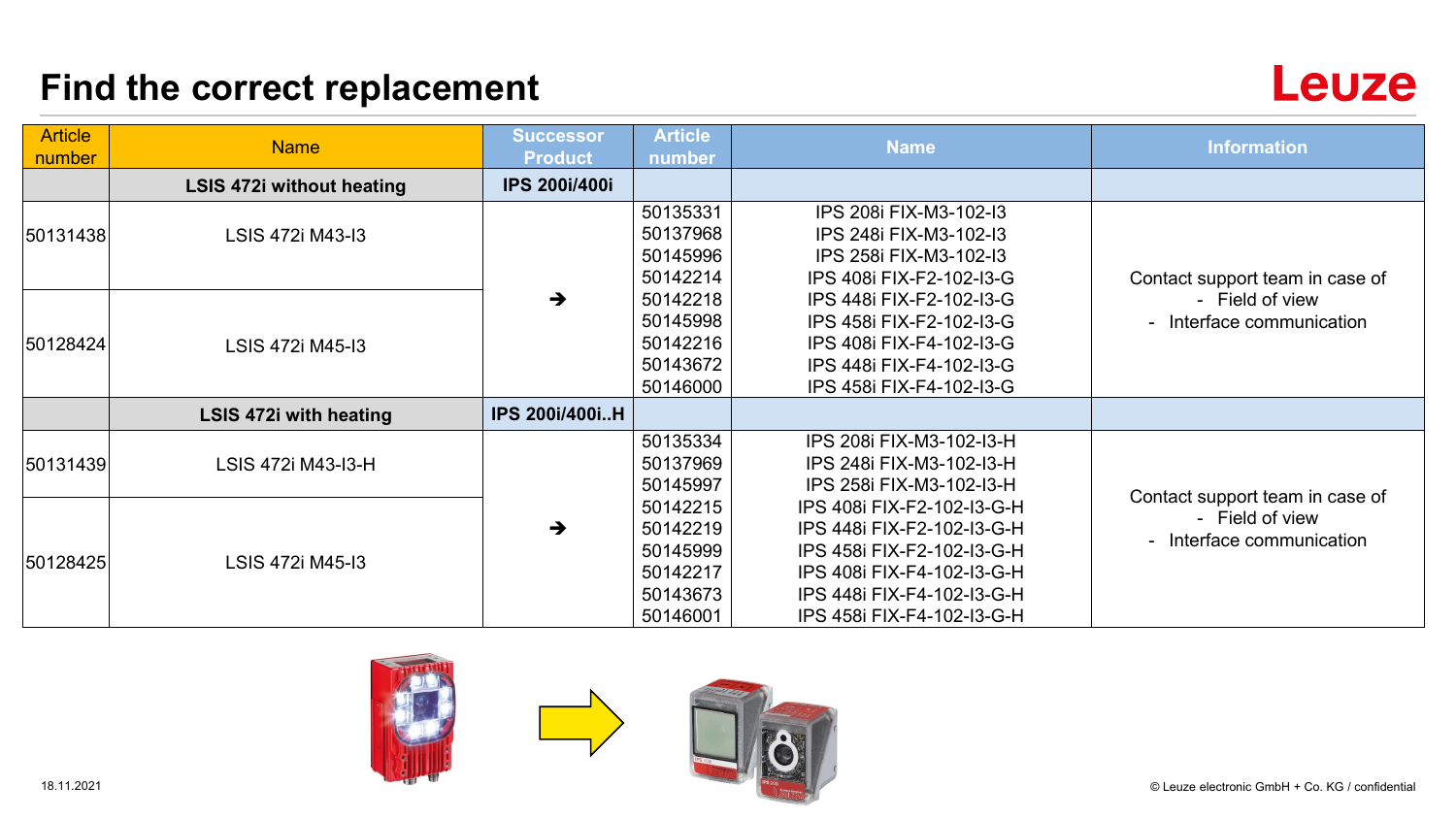## **Wiring overview**

# **Leuze**

| <b>Connection 1</b>       | <b>SERVICE</b>          |
|---------------------------|-------------------------|
| <b>Function</b>           | Configuration interface |
|                           | Data interface          |
|                           | Service interface       |
| <b>Type of connection</b> | Connector               |
| <b>Thread size</b>        | M12                     |
| <b>Type</b>               | Female                  |
| <b>Material</b>           | Metal                   |
| No. of pins               | $4 - pin$               |
| <b>Encoding</b>           | D-coded                 |
|                           |                         |

**PWR** 

**BUS OUT** 



| TD+ |  |  |
|-----|--|--|
| RD+ |  |  |
| TD- |  |  |
| RD- |  |  |



| Connection |  |  |
|------------|--|--|
|            |  |  |

| <b>Function</b>           | Signal IN         |
|---------------------------|-------------------|
|                           | <b>Signal OUT</b> |
|                           | Voltage supply    |
| <b>Type of connection</b> | Connector         |
| <b>Thread size</b>        | M <sub>12</sub>   |
| <b>Type</b>               | Male              |
| <b>Material</b>           | Metal             |
| No. of pins               | $8 - pin$         |
| _____                     |                   |



| <b>Pin assignment</b> |
|-----------------------|
| <b>VIN</b>            |

|   | IO <sub>1</sub> |
|---|-----------------|
| 3 | <b>GND</b>      |
|   | IO2             |
| 5 | IO <sub>3</sub> |



| onnectior |  |
|-----------|--|

Pin

| <b>Function</b>           | Data interface    |
|---------------------------|-------------------|
|                           | Signal IN         |
|                           | <b>Signal OUT</b> |
| <b>Type of connection</b> | Connector         |
| <b>Thread size</b>        | M <sub>12</sub>   |
| Type                      | Female            |
| <b>Material</b>           | Metal             |
| No. of pins               | $8 - pin$         |
| <b>Encoding</b>           | A-coded           |



**IO8 RS 232-RX RS 232-TX** 

FE.







### **LSIS 472i connectors IPS 200i/400i connectors**

| <b>Connection 1</b>       | PWR / SWI / SWO |
|---------------------------|-----------------|
| <b>Function</b>           | Signal IN       |
|                           | Signal OUT      |
|                           | Voltage supply  |
| <b>Type of connection</b> | Connector       |
| <b>Thread size</b>        | M12             |
| <b>Type</b>               | Male            |
| <b>Material</b>           | Metal           |
| No. of pins               | $12 - pin$      |
| <b>Encoding</b>           | A-coded         |

### Pin **Pin assignment**

| 1              | <b>VIN</b>         |  |
|----------------|--------------------|--|
| $\overline{2}$ | <b>GND</b>         |  |
| 3              | SWIN <sub>1</sub>  |  |
| 4              | SWOUT <sub>2</sub> |  |
| 5              | FE                 |  |
| 6              | n.c.               |  |
| 7              | SWOUT 5            |  |
| 8              | SWOUT 6            |  |
| 9              | SWOUT 7            |  |
| 10             | SWOUT 8            |  |
| 11             | SWIO <sub>3</sub>  |  |
| 12             | SWIO 4             |  |
|                |                    |  |

**Connection 2 HOST** Configuration interface **Function** Data interface **Type of connection** Connector **Thread size** M12 Type Female **Material** Metal No. of pins  $4 - pin$ **Encoding** D-coded

### Pin Pin assignment

| 1                | TD+   |
|------------------|-------|
| $\overline{2}$   | $RD+$ |
| 3                | TD-   |
| $\boldsymbol{4}$ | RD-   |





 $8<sub>1</sub>$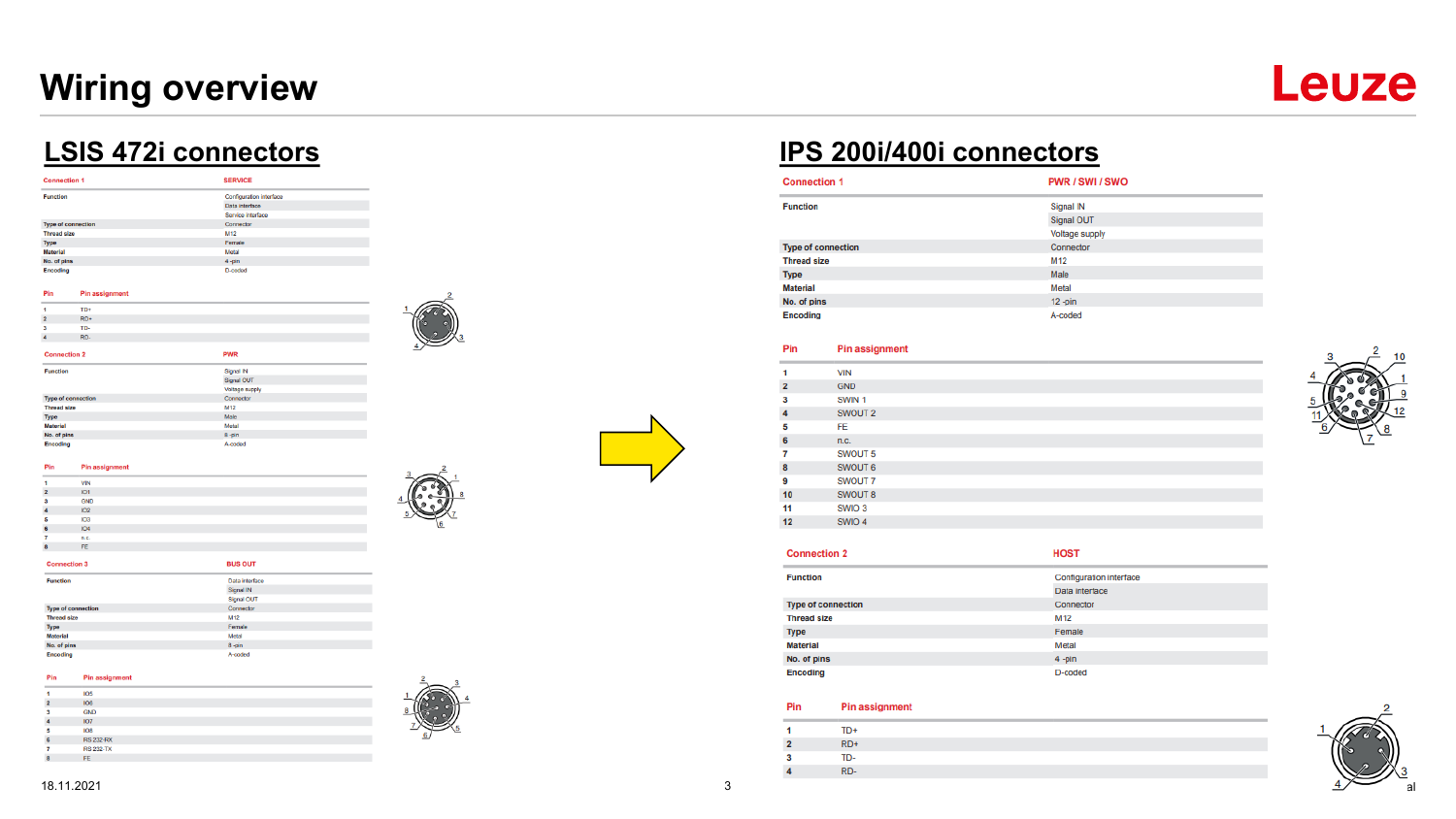## **Mechanical overview**









### **LSIS 472i mounting brackets IPS 200i/400i mounting brackets**



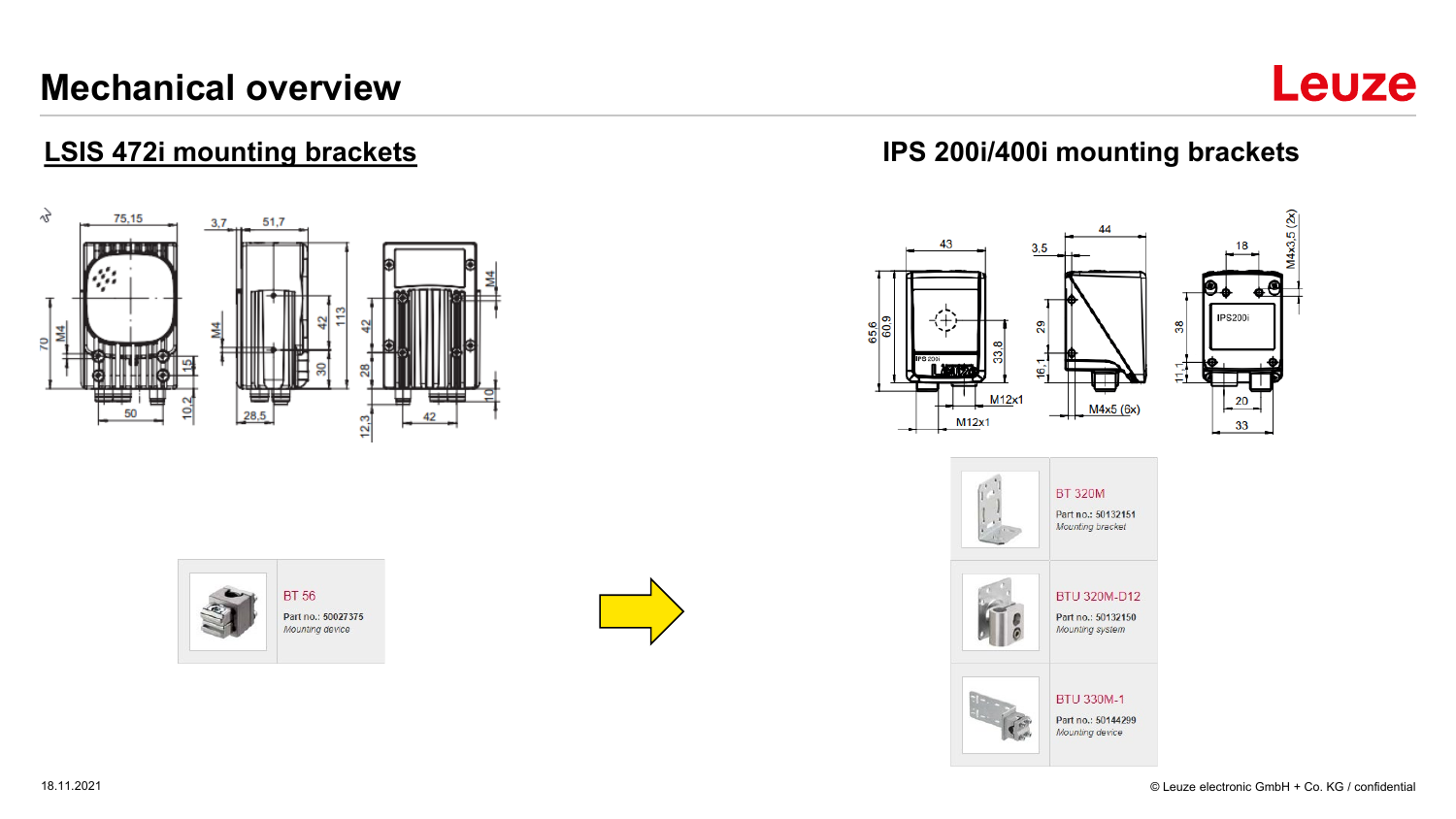### **Field of view**

**Leuze** 



### **LSIS 472i M45-Optic**



### Distance [mm]

Distance [mm]

2 Field of view: width x height [mm]



| A          | <b>IPS 2xxi</b> | IPS 4xxi F2     | IPS 4xxi F4     |
|------------|-----------------|-----------------|-----------------|
| 100 mm     | 68 x 51         |                 |                 |
| 200 mm     | 136 x 102       |                 |                 |
| 250 mm     | 170 x 127       | $81 \times 61$  |                 |
| 300 mm     | 204 x 153       | 98 x 73         | 74 x 57         |
| 350 mm     | 238 x 178       | $114 \times 86$ | 86 x 66         |
| 400 mm     | 272 x 204       | 131 x 98        | 99 x 76         |
| 450 mm     | 306 x 229       | 148 x 111       | 111 x 85        |
| 500 mm     | 340 x 255       | 164 x 123       | $123 \times 95$ |
| $1,300$ mm |                 | 430 x 322       | 321 x 246       |
| 1,400 mm   |                 | 463 x 347       | 345 x 265       |
| $1,500$ mm |                 | 496 x 371       | 370 x 284       |
| 1,600 mm   |                 | 530 x 396       | 395 x 303       |
| 1,700 mm   |                 | 563 x 421       | 419 x 321       |
| 1,800 mm   |                 | 596 x 446       | 444 x 340       |
| 1.900 mm   |                 | 629 x 471       | 469 x 359       |
| 2,400 mm   |                 |                 | 592 x 454       |

### Working distance

NOTE The working range (capture range) of the camera results from the field of view minus the marker diameter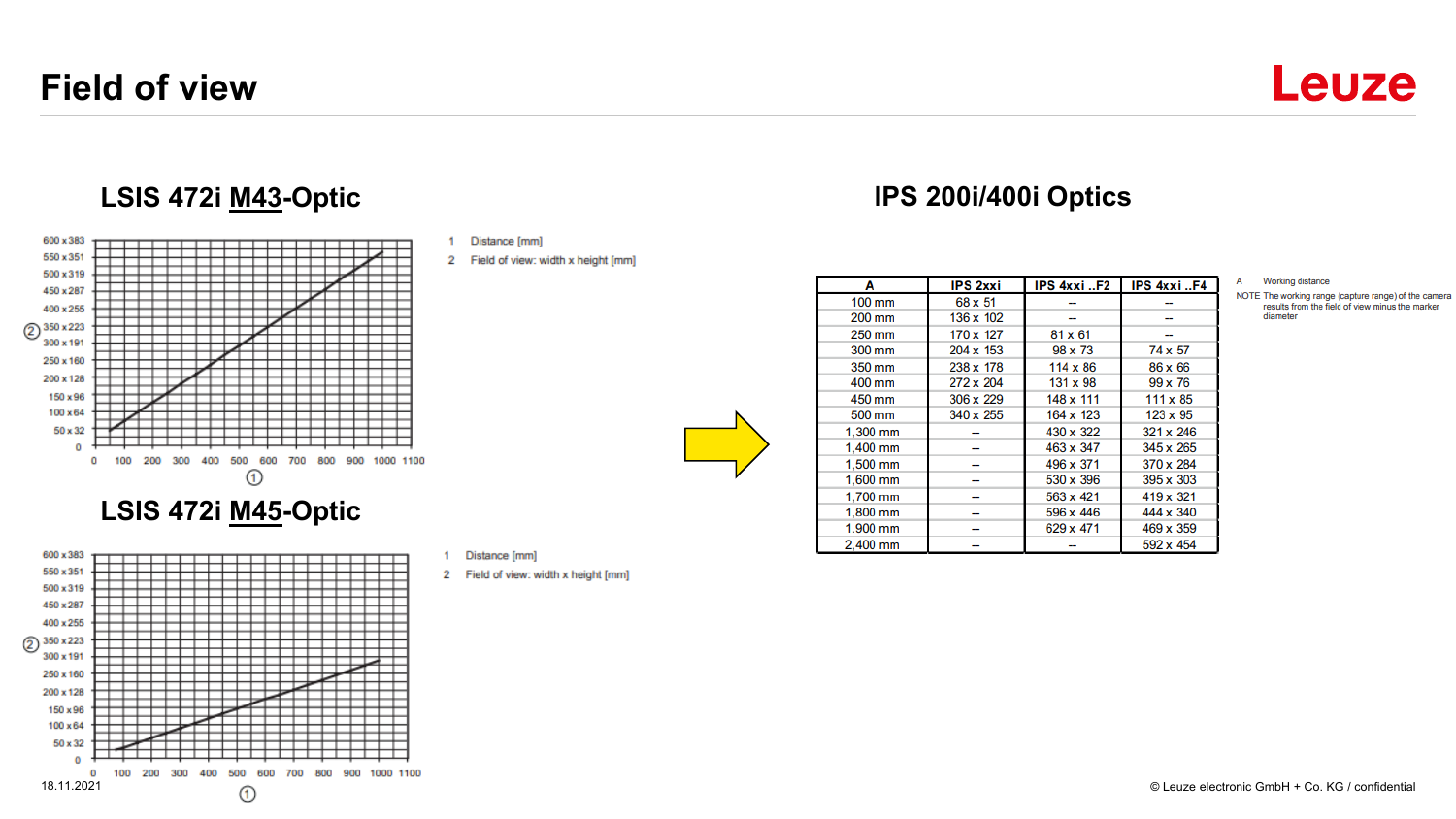

|                        | <b>LSIS 472i</b> | <b>IPS 200i</b> | <b>IPS 400i</b> |
|------------------------|------------------|-----------------|-----------------|
| 4x digital outputs     | Integrated       |                 |                 |
| <b>RS 232</b>          | Integrated       | Not integrated  |                 |
| <b>Ethernet TCP/IP</b> | Integrated       |                 |                 |
| ProfiNet               | Via MA 248i      | Integrated      |                 |
| EtherNet/IP            | Via MA 258i      | Integrated      |                 |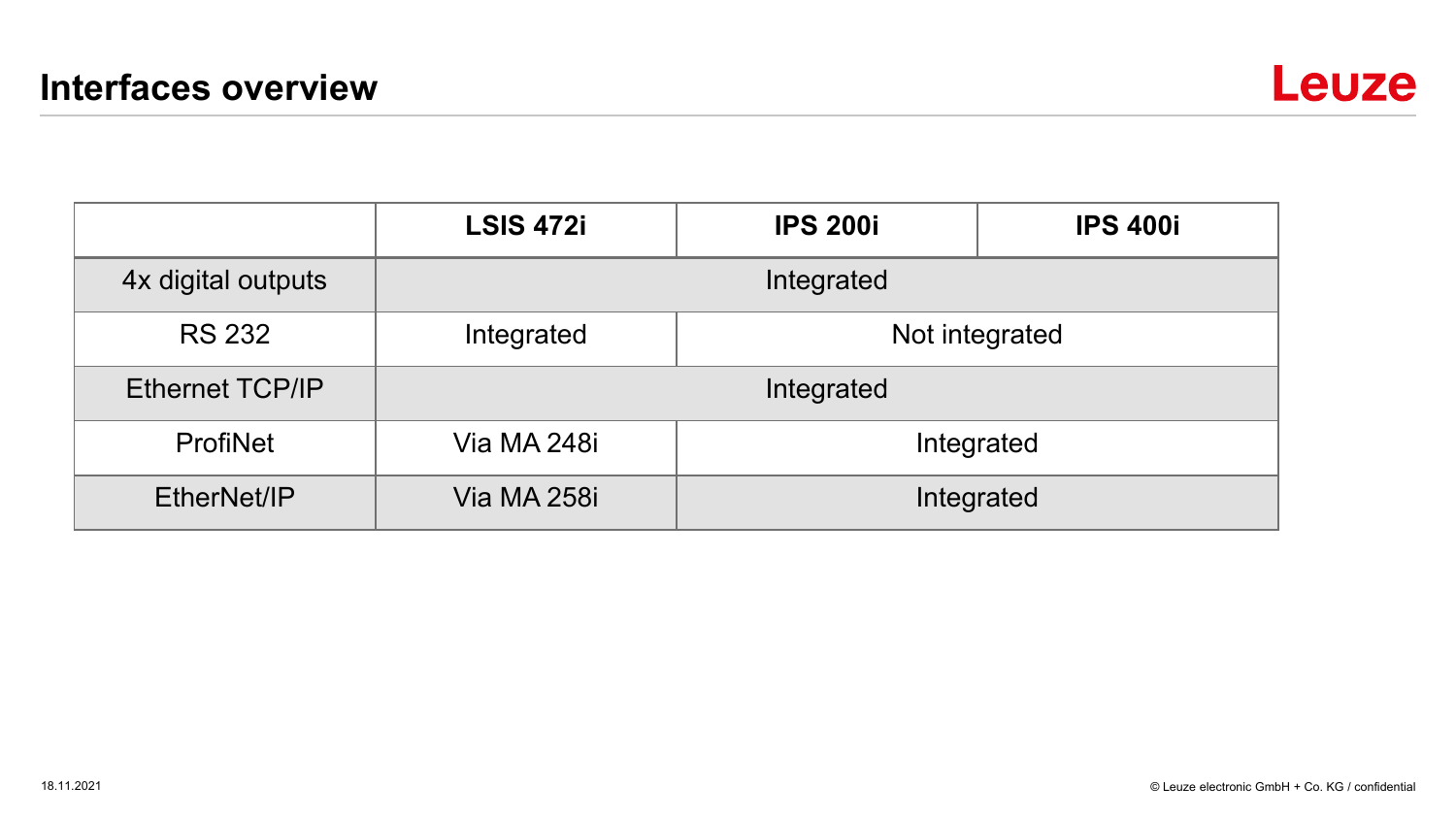

…WE KEEP YOU SUPPLIED WORLDWIDE

**On-Site service, repairs and device replacement service**

- FAST ASSISTANCE DURING START-UP
- FAST HELP WORLDWIDE
- IN THE CASE OF EMERGENCY WE ARE AVAILABLE AROUND THE CLOCK

For emergencies, the Leuze electronic On-Call Service is available to you around the clock at +49 7021 573 – 0.